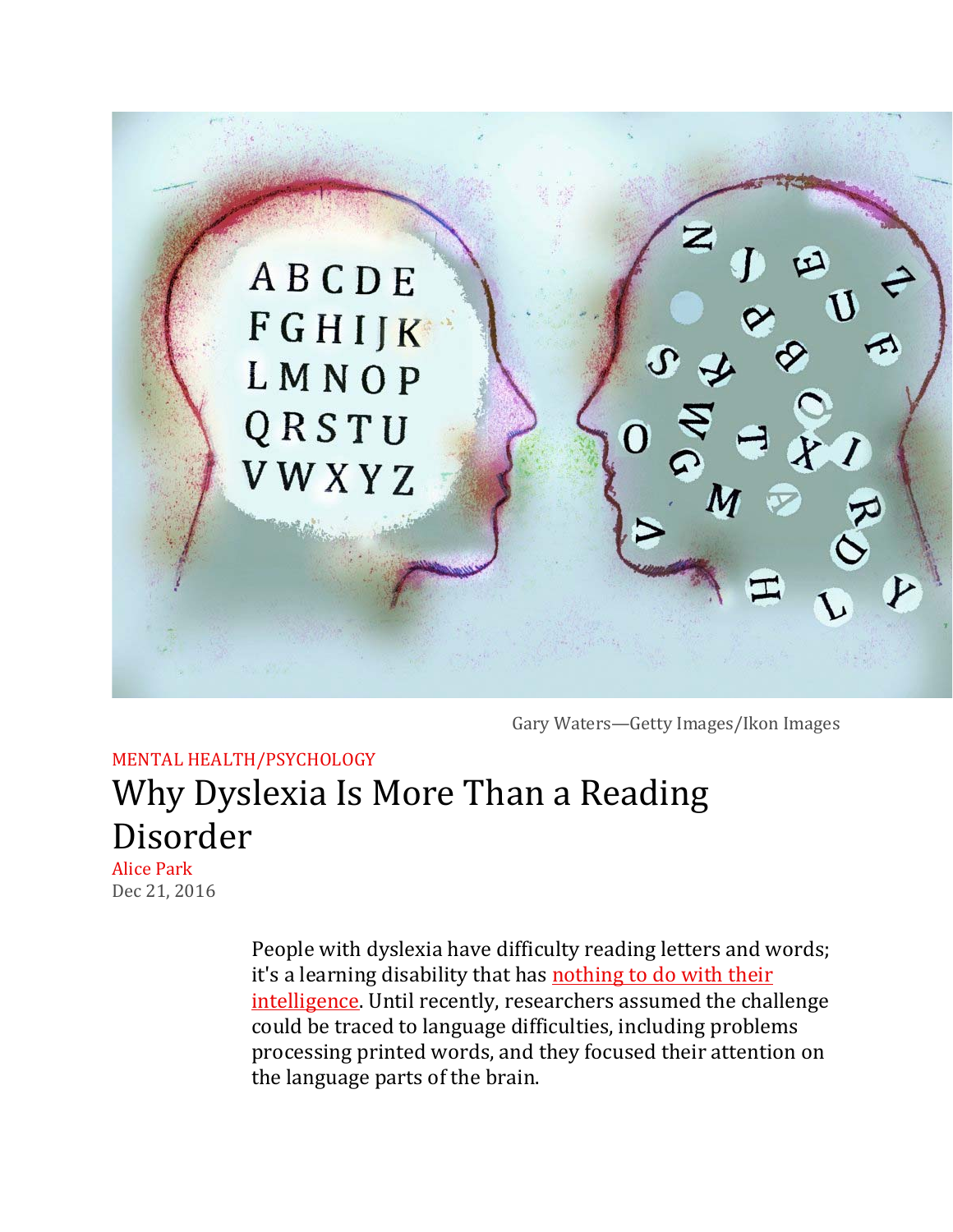But in the latest research published in the journal *Neuron*, scientists led by John Gabrieli, a professor of brain and cognitive sciences at Massachusetts Institute of Technology, found that dyslexia may be due to a much broader difference in brain function. After analyzing functional MRI brain scans of people with and without dyslexia, they found that those with dyslexia were less adept at something called adaptive learning. When the brain sees something new, whether it's a word, object, voice or experience, it expends a lot of neural energy to gather as much information about the novel stimulus as possible. But if it does this every time it hears the same voice, or encounters the same dog barking, for example, that wouldn't be efficient. It's therefore able to adapt and quickly triage new encounters from familiar ones.

Gabrieli found that in the brains of dyslexics, this process wasn't occurring when they heard the same person speak different words. Nor did it occur in other tests of the brain's plasticity, or ability to adapt. That suggests that the trouble with reading has less to do with language specific problems but rather broader issues with adaptivity. In other words, the issues with adapting to new things may compromise skills like reading. 

"We think this is the first step in longer term learning," says Gabrieli. "If this first step in quick changes in the brain's response to experiences is different, then that can undermine big learning—like learning to read."

What Gabrieli found surprising was that he recorded the same problems in the brain scans of dyslexics when they looked at the same faces. But people with dyslexia aren't known to have trouble recognizing people. That may be because other brain circuits or processes have developed, evolutionarily, to compensate for the brain's less efficient ability to adapt to familiar faces. Reading, on the other hand, is a relatively modern development, and Gabrieli speculates that the brain hasn't had time yet to evolve compensatory mechanisms.